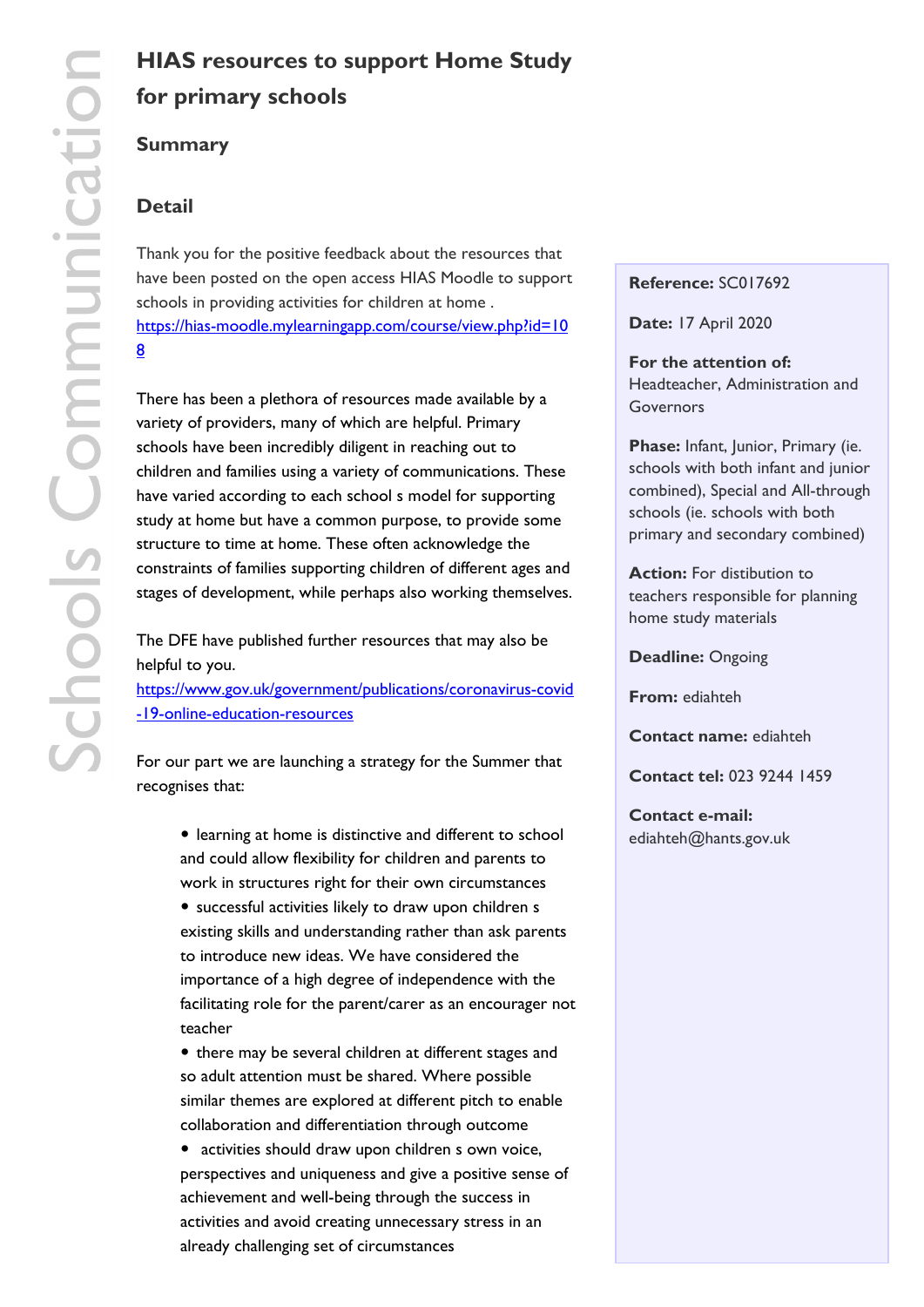• children s home settings and access to resources vary enormously and so accessibility needs to

enable participation as a first principle

• enable the contacts between staff and children to be positive and affirming

With these principles in mind we offer the following weekly programme that could be used by schools to supplement their current offer as they see appropriate for their context. We also offer them as a basis for the activities arranged for children of key workers who are attending school at this time. It may be helpful to consider this as a joint resource for shared work with and between children at home and at school.

## **1. HIAS Teaching and Learning Team- Home Study Projects**

A weekly creative home study resource to support parents and carers with home study and to foster independence in children. All activities are based on foundation subjects with aspects of English and maths.

## **Using the resource**

- Each resource contains an overarching weekly theme and all the activities relate to this.
- There will be a new theme each week, but activities can be carried from one week to the next.
- There is no time limit to the activities, and they may take more than one week.
- All the activities can be adapted for different age groups, even though age recommendations are given.

## **Rationale:**

- Activities support mixed ages
- Will enable the whole family to participate
- Tasks expect a high level of independence
- One or two foundation subjects focus per theme
- Activities have an awareness of limited resources

20th April The Great Indoors and Outdoors (Science and DT)

27th April Spring into Spring make it creative! (Art and DT)

4th May All around us (Science)

- 11th May Homes (Geography)
- 18th May What I want to be (History / PSHE)

25th May This way, that way (Geography)

1st June Get moving! (DT / Science)

8th June Caring for each other (PSHE)

15th June Flights of imagination (English / Geography)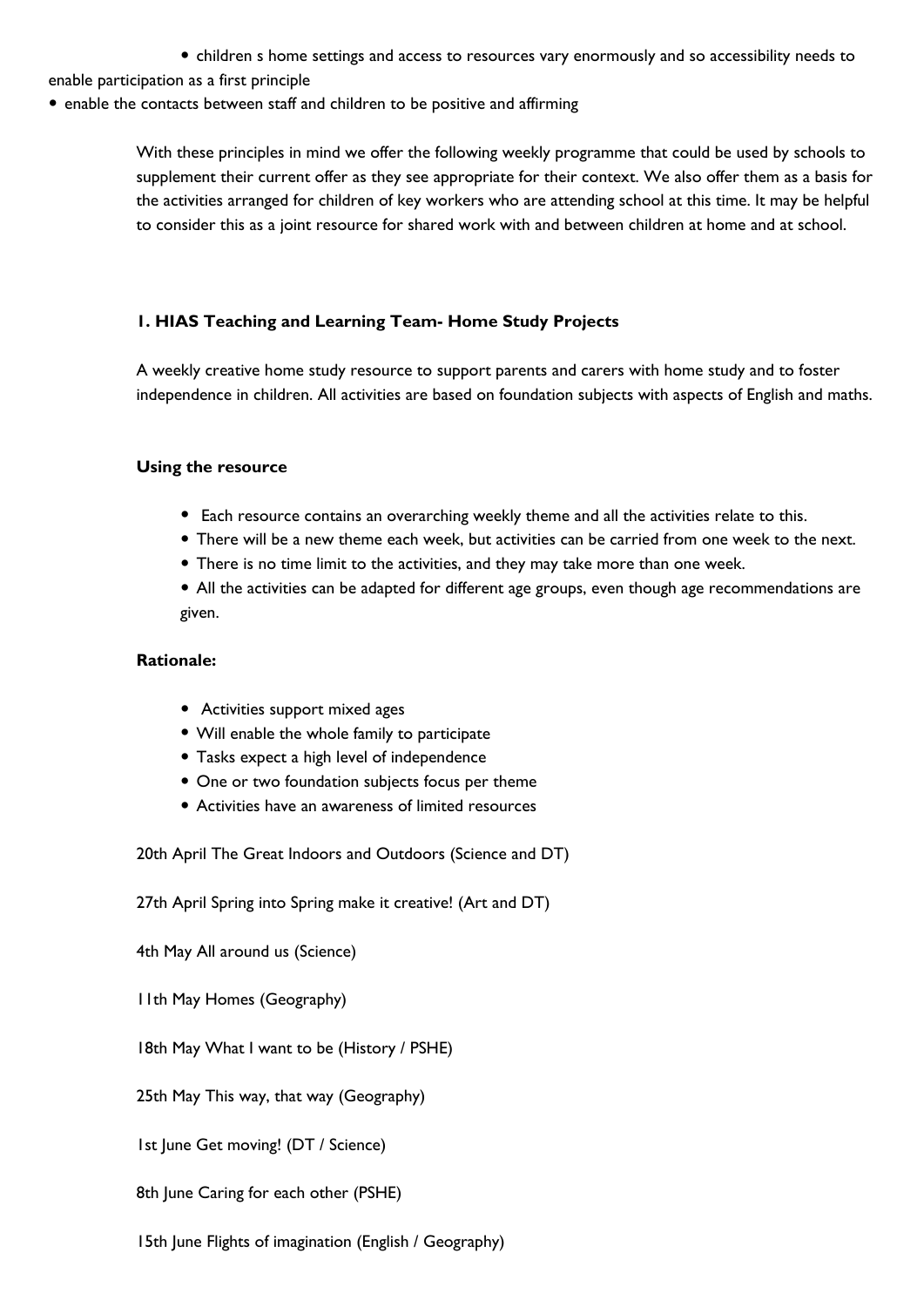22nd June All at Sea (Geography)

29th June My five senses (Science / Art)

This resource is updated weekly and available on the HIAS Moodle site following the link on the front page banner bar: "Home Learning". https://hias-moodle.mylearningapp.com/. The first theme is also attached to this schools communication for reference (see below).

## **2. HIAS English [Home Learning tab](https://hias-moodle.mylearningapp.com/)**

Please find below an overview of the resources created and uploaded to date by the HIAS English team (April 2020).

## **Writing ideas**

Top tips for setting home learning

Appropriate weblinks to stimulate writing units at home

Pick and mix bank of age appropriate writing ideas with HIAS guidance on how they could be used for each age range

## **5 day writing planned units based on a range of stimuli with copyright permission**

## **KS1**

The Gruffalo

Oliver s Vegetables

We re Going on a Bear Hunt

The Silent Red Book

The Day the Crayons Quit

Handa s Surprise

## **Lower KS2**

Dangerous journeys to school - nonfiction

Magic Box poetry

The Alchemist/ George s Marvellous Medicine narrative

The Iron Man - narrative

Switch Zoo nonfiction website

Big Blue Whale nonfiction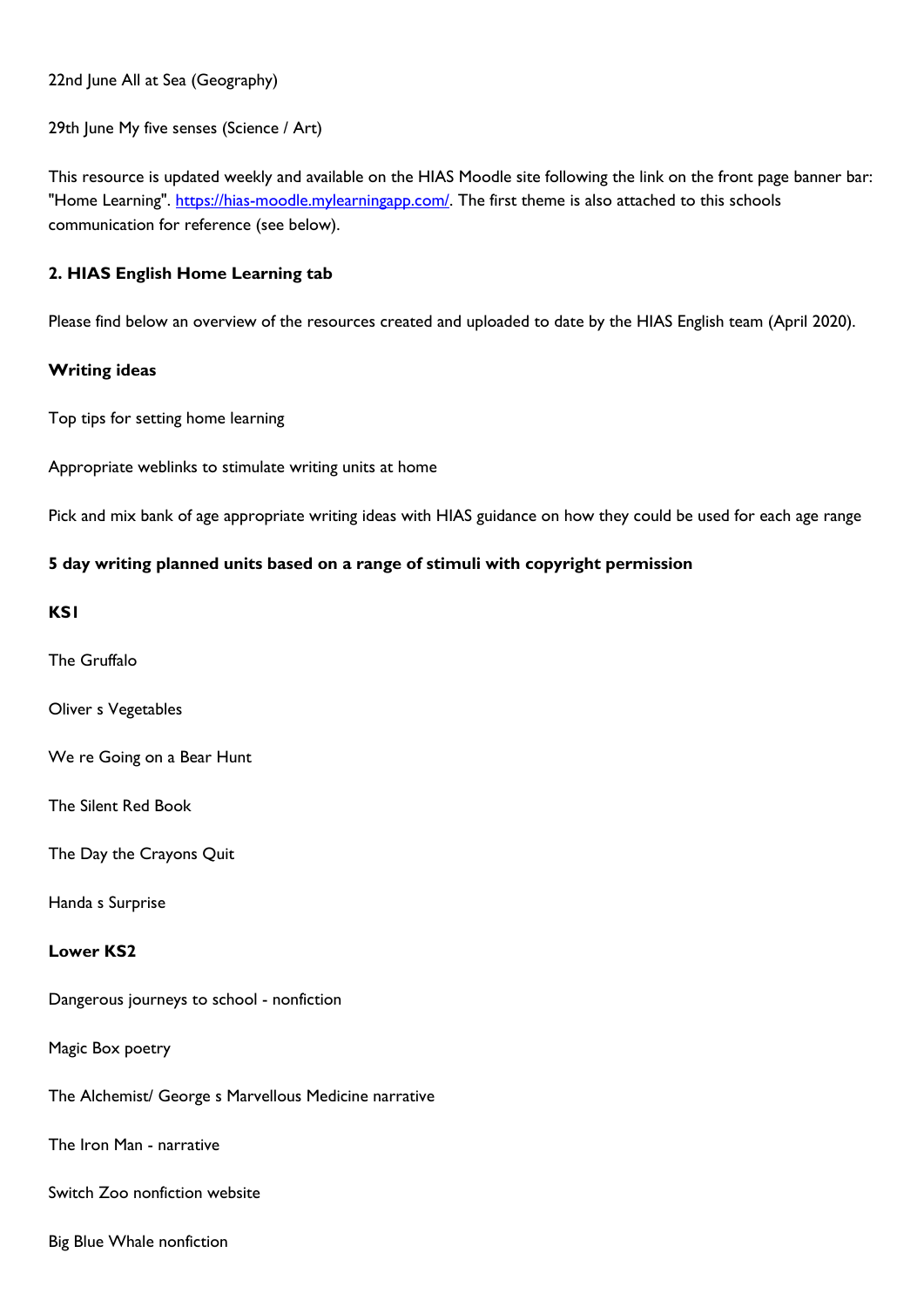## Something Fishy film stimulus

## **Upper KS2**

The Clockwork Crow - narrative

Wind in the Willows - narrative

Harris Burdick picture stimulus

Moondial - fiction

Wallace and Gromit (Shopper 13) nonfiction

The Dreadful Menace poetry

Dino Directory nonfiction

## **Phonics ideas**

Weblinks appropriate to each age range

## **Spelling ideas**

Weblinks appropriate to each age range

Engaging activities to learn spellings at home age appropriate examples

## **Spoken language**

Promoting Talk at Home - resource to support communication and develop pupils spoken language specific for each age range

Guidance for parents

## **Reading ideas**

Guidance on home reading

Suggested rich texts with appropriate copyright for each age range

Weblinks to authors reading aloud, authors drawing online, free eBook links, free audio book links etc

Pick and mix reading response ideas with HIAS guidance on how they could be used for each age range

# **Reading units based on online rich texts / text extracts, from a range of stimuli with copyright permission**

## **KS1**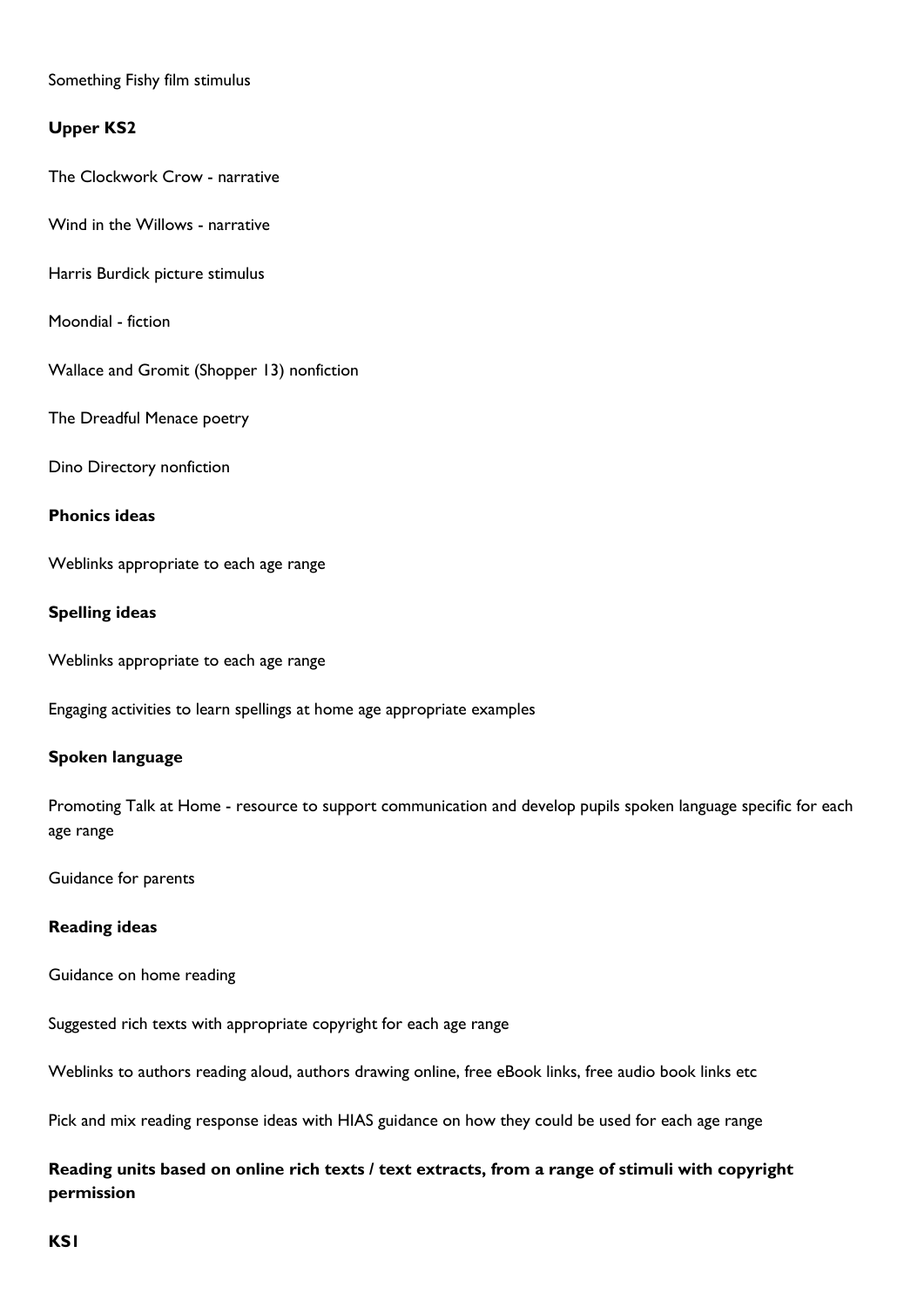## Meerkat Mail - narrative

The Big Blue Book non-fiction

The Sound Collector - poetry

Jack and the Beanstalk narrative

The Snow Dragon narrative

### **Lower KS2**

The Street Beneath My Feet non-fiction

A Walk on the Wildside non-fiction

The Train to Impossible Places fiction

Leon and the Place Between - fiction

## **Upper KS2**

Secrets of Dragon World fiction

A Sprinkle of Sorcery fiction

The Balrog fiction

Sea Fever - poetry

#### **Vocabulary ideas**

Guidance and ideas for supporting talk at home

## **Handwriting ideas**

Ideas for games and activities that support the physical development needed for handwriting (gross and fine motor) for each age range

Weblinks

## **3. HIAS Mathematics Home Learning tab**

The HIAS maths team have put together an overview of maths summer term units for Year 1 to Year 6 which enable children to engage in mathematical thinking across all the domains in the mathematics curriculum. The overview and the linked documents are intended to support teachers in their choices of tasks for home study over the coming weeks.

There are suggested areas of focus with specific rich tasks for mathematics themes that last one or two weeks. For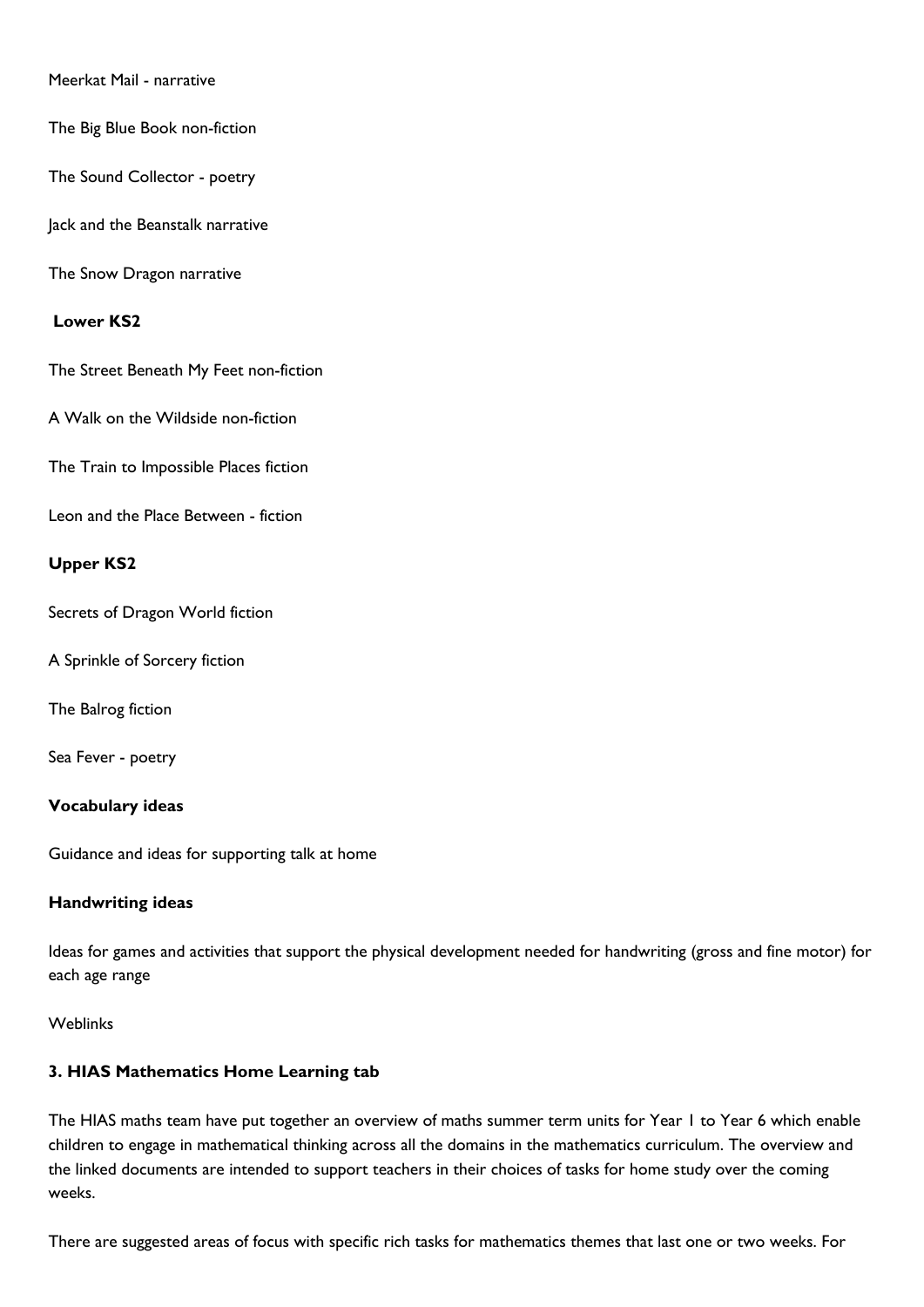example:

#### **Year Two:**

Wk 1-2 Multiplication and division

- Wk 3 Number and Place Value
- Wk 4-5 Addition and subtraction

Half Term

Wk 1-2 Fractions

Wk 3 Measure - money

Wk 4 Measure height / mass / capacity

Wk 5 Measure - time

Wk 6 Multiplication and division

#### Wk 7 Geometry

The areas of mathematics suggested are those that children will find easiest to access independently at home. Each unit focuses on national curriculum statements for that domain but does not include all the statements.

For each unit of work there are examples of a problem for each week, giving a model answer for the task and then similar tasks for further practise (with answers).

The tasks have been written so that the majority of pupils in that year group will be able to access the task with minimal adult support and with limited resources. They are focused on revisiting prior learning rather than attempting to introduce new curriculum areas. However, it is important that teachers adapt tasks for the range of learners they are supporting. A range of tasks have been used to ensure a variety over time

There are also some documents to support the use mathematics at home during the day. These give ideas for all ages about working in the garden; alongside everyday tasks and routines with suggested prompts for mathematical talk and regular short activities to develop counting skills to boost key skills. There are also some resources promoting the use of games to support number and calculation strategies. A number of useful website links have also been collated.

## **Other subject specific home study resources**

As schools seek to support pupils continued learning whilst they are not physically attending school, HIAS has collated some advice and thinking to supplement schools own planning and provide further guidance. Our Home Learning area is openly accessible to all users.

Our inspectors are currently working on sourcing links and resources to help pupils to study effectively at home. We will be updating and monitoring the pages regularly.

Please click the links below to be taken to your chosen subject's Home Learning Areas. Alternatively, you can use the